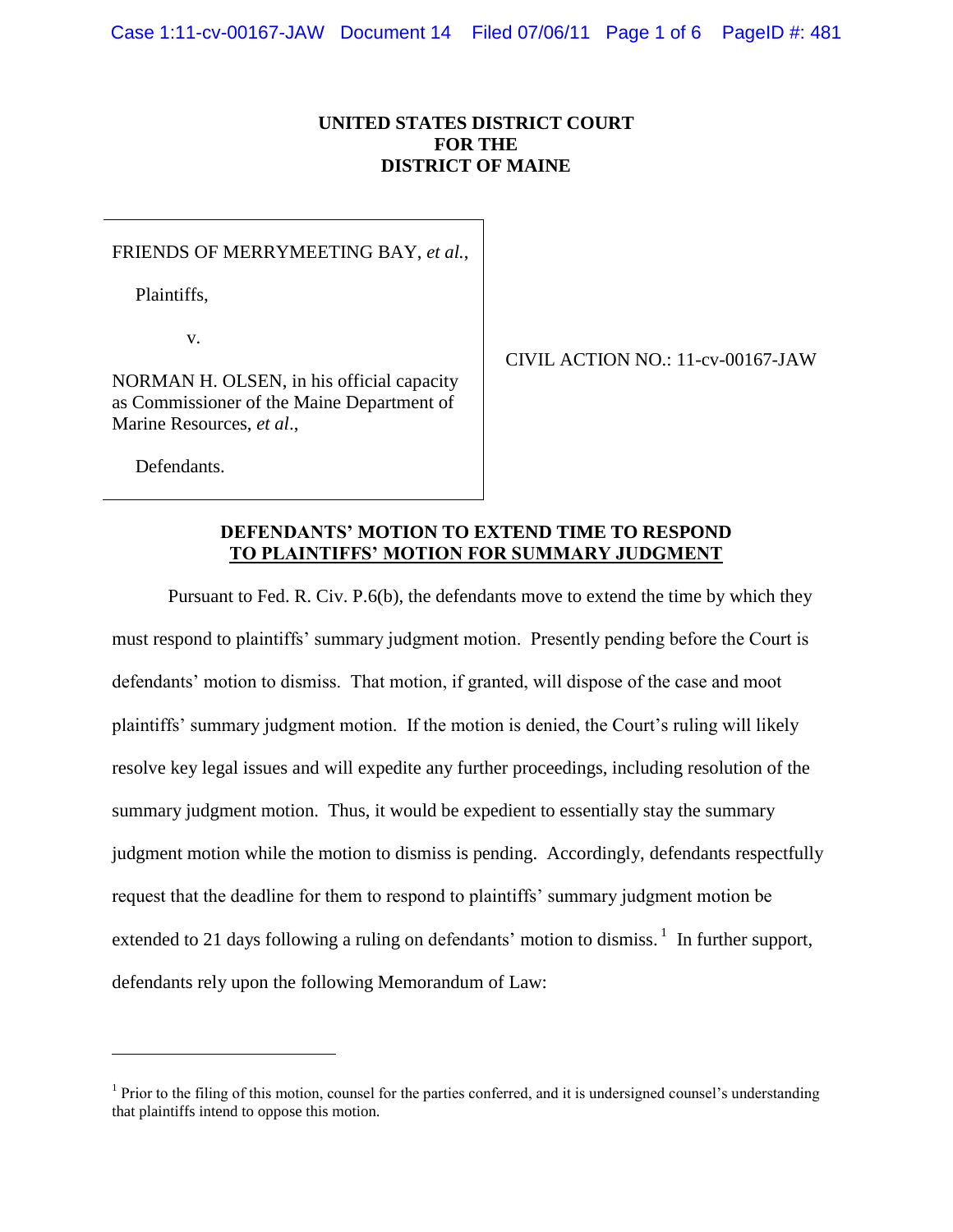#### **Memorandum of Law**

### *Background*

Plaintiffs allege that a Maine law requiring that alewives be prevented from reaching upper portions of the St. Croix river (ostensibly to protect smallmouth bass populations) is "preempted" by the federal Clean Water Act ("CWA"). The CWA requires States to enact their own water quality standards and, for the standards to become effective under federal law, States must comply with certain CWA requirements. Plaintiffs claim that the alewife law is effectively an amendment to Maine's water quality standards and is invalid because Maine failed to comply with the applicable CWA requirements.

On June 30, 2011, defendants filed a motion to dismiss. The defendants argued that the alewife law is not preempted by the CWA because the CWA explicitly authorizes States to enact and amend water quality standards. Defendants further argued that, in any event, the CWA does not apply here because the law blocking alewife access is not an amendment to a water quality standard but rather a fisheries management directive. Finally, defendants argued that even if the State did fail to comply with the CWA's requirements, plaintiffs have no private cause of action to enforce those requirements. Rather, it is the federal Environmental Protection Agency ("EPA") that is charged with ensuring that States properly promulgate water quality standards, and, to the extent plaintiffs have any cause of action, it would be one against the EPA for allegedly failing to properly exercise its oversight duties.

Later on the same day that defendants filed their motion to dismiss, plaintiffs filed a summary judgment motion. Plaintiffs argued that the alewife law is an amendment to Maine's water quality standards and that it is invalid because Maine failed to comply with the CWA's requirements. Plaintiffs' motion is supported by a 67-paragraph statement of allegedly material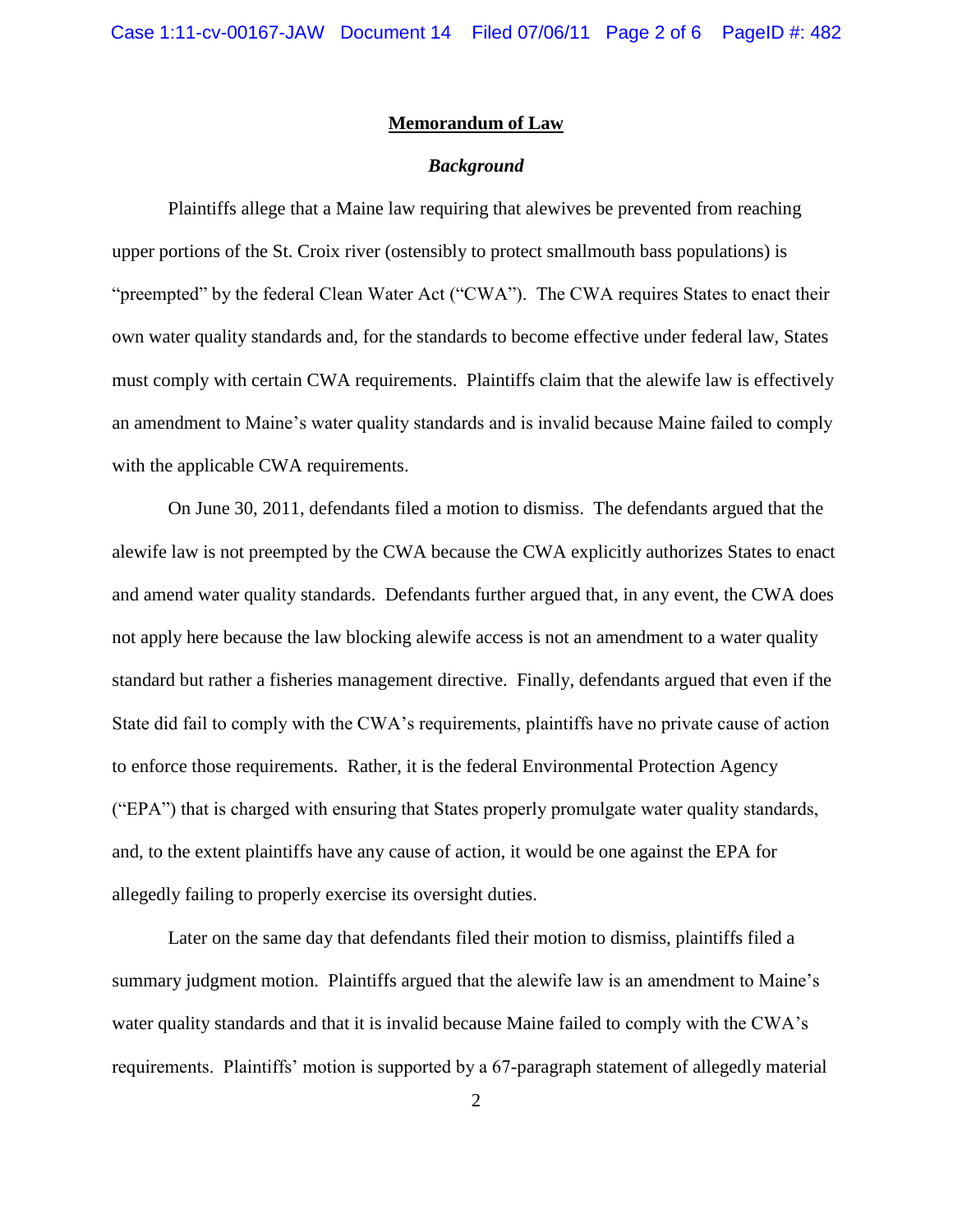facts, four affidavits, and fifteen exhibits. For the most part, the alleged facts fall into two broad categories. The majority of facts relate to alewives, including the current and historical status of alewife populations in the St. Croix river, the value of alewives to the overall ecosystem, and the alleged lack of any negative impact alewives would have on smallmouth bass populations if they were allowed access to the upper portions of the St. Croix river. Plaintiffs' Statement of Material Facts,  $\P$  4-43. The remaining facts relate to the alleged interest plaintiffs have in giving alewives access to the upper portions of the St. Crox, and are proffered in an attempt to demonstrate that plaintiffs have standing to bring this lawsuit. *Id*., ¶¶ 44-67.

#### *Argument*

Pursuant to Fed. R. Civ. P.  $56(c)(1)(A)$ , "a party may move for summary judgment at any time until 30 days after the close of all discovery." Nevertheless, "in many cases the motion will be premature until the nonmovant has had time to file a responsive pleading or other pretrial proceedings have been had. Fed. R. Civ. P. 56, Advisory Committee Notes (2010 Amendment); *see also* 10A Charles Alan Wright, *et al.*, Federal Practice and Procedure § 2717 (3rd ed. 2007) ("when the claimant seeks summary judgment at a very early stage in the litigation, the court may be reluctant to grant the motion, despite its technical timeliness under Rule  $56(a)$ "). When a summary judgment motion "seems premature," Fed. R. Civ. P. 6(b) "allow[s] the court to extend the time to respond." Fed. R. Civ. P. 56, Advisory Committee Notes (2009 Amendment). Federal courts often find that summary judgment motions are premature when motions to dismiss are pending. *See, e.g., Public Citizen, Inc. v. Bomer*, 274 F.3d 212, 216 n.3 (5<sup>th</sup> Cir. 2001) (noting that lower court had stayed plaintiffs' summary judgment motion pending ruling on defendant's motion to dismiss); *Nwogugu v. Painewebber Inc.*, 1997 WL 608616, \*1 (1<sup>st</sup> Cir. 1997) ("However, the district court properly deferred ruling on [summary judgment and other]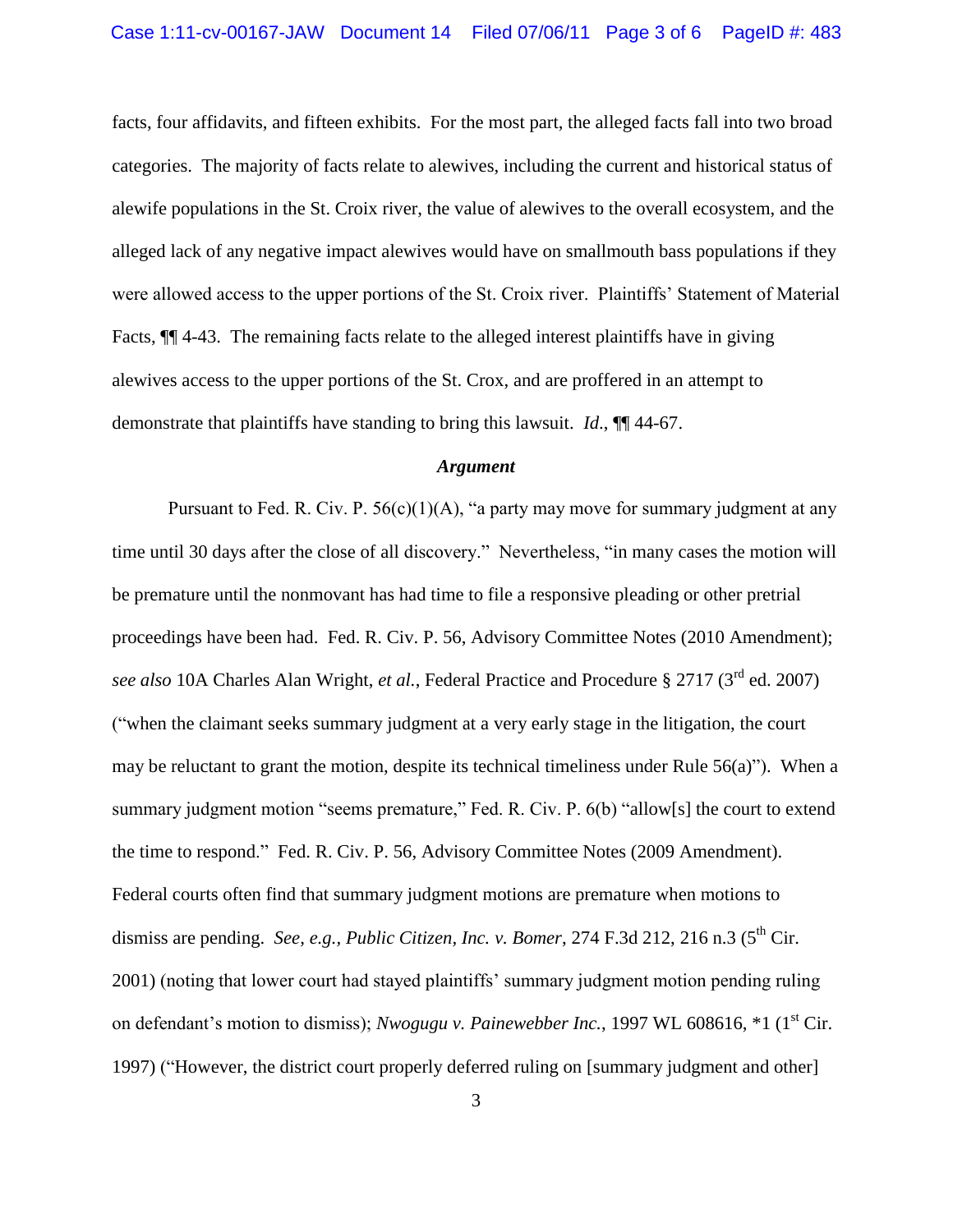motions pending its decision on the motion to dismiss, and the dismissal obviated the need to explicitly address them.") (unpublished decision); *Samuel v. Woodford*, 2011 WL 1361533, \*1 (C.D. Cal. 2011) (court issued order deeming plaintiff's summary judgment motion "premature in light of Defendants' pending Motion to Dismiss"); *Williams v. Washington*, 1997 WL 201579, \*1 (N.D. Ill. 1997); *Odom v. Calero*, 2007 WL 4191752, \*1 (S.D. N.Y. 2007).

Here, plaintiffs' motion for summary judgment is premature given that the defendants have filed a motion to dismiss, and the Court should thus stay the summary judgment motion until it has ruled on the motion to dismiss. The motion to dismiss raises dispositive legal issues which, if decided in defendants' favor, would obviate the need to reach plaintiffs' motion. For example, if the Court agrees that the law restricting alewife access is not an amendment to Maine's water quality standards, the case must be dismissed regardless of whether the facts submitted by plaintiffs regarding alewives are true. Similarly, there would be no need to address whether the facts regarding plaintiffs' alleged standing are true. This would both reduce the number of briefs that must be filed and obviate the need for any discovery.<sup>2</sup> Further, among the issues the defendants' motion raises is whether plaintiffs even have a private cause of action to enforce the relevant provisions of the CWA. It would make sense to resolve that preliminary issue before turning to the arguments raised in plaintiffs' summary judgment motion. Finally, even if the Court were to deny defendants' motion, the Court's rulings on the legal issues will almost certainly streamline any further proceedings, including resolution of plaintiffs' summary judgment motion. For instance, if the Court rules that the alewife law is an amendment to

 $\overline{a}$ 

 $<sup>2</sup>$  At this point, the defendants do not anticipate a need to conduct discovery regarding the facts alleged by plaintiffs</sup> relating to alewives. The defendants have not yet determined, however, whether discovery, such as depositions, may be necessary to evaluate the facts proffered by plaintiffs relating to their alleged standing.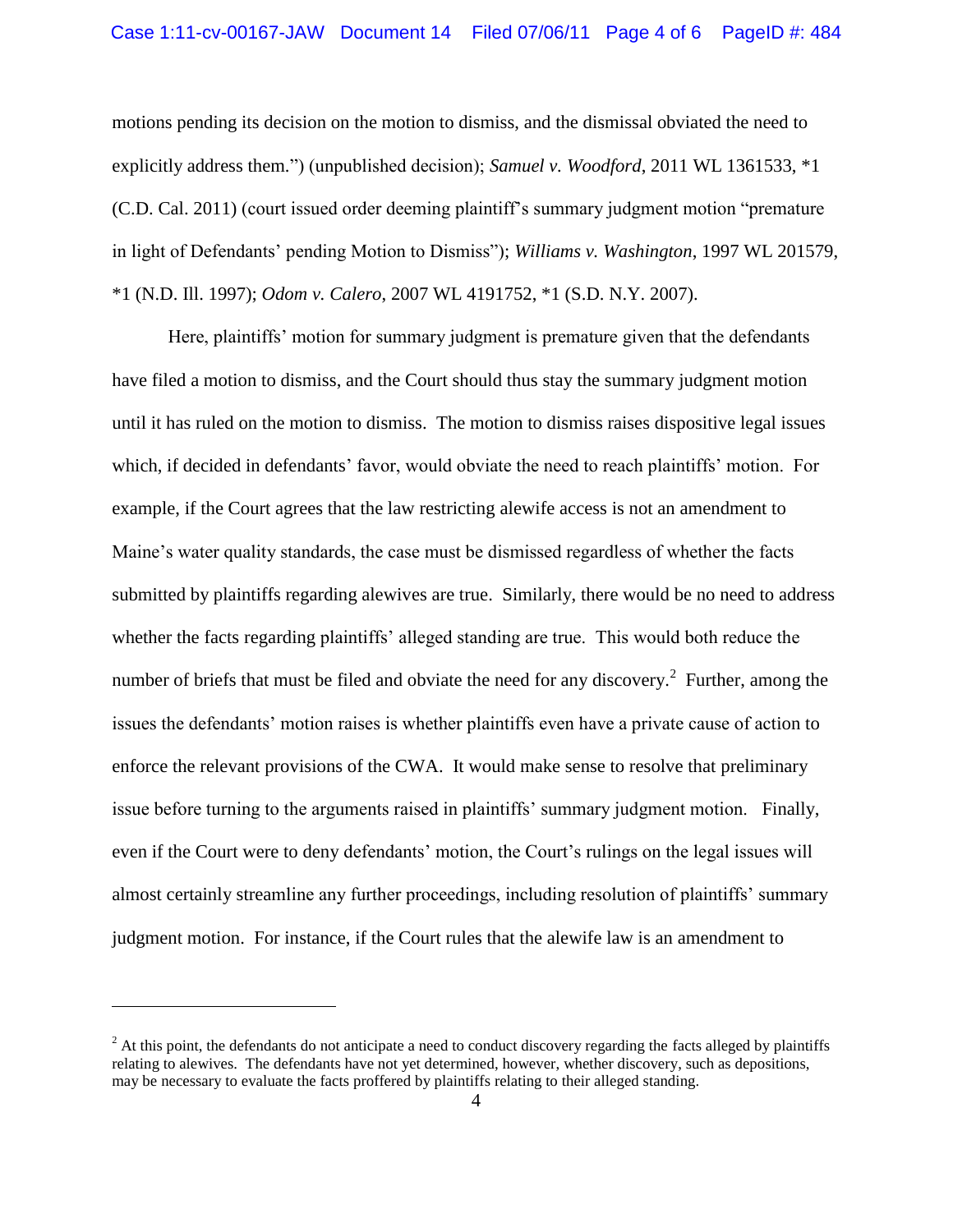Maine's water quality standards, very few facts will be relevant to the issue of whether the law complies with the CWA's requirements for such amendments.

#### **Conclusion**

For the reasons set forth above, the defendants respectfully request that they not be required to respond to plaintiffs' summary judgment motion until 21 days after the Court rules on defendants' motion to dismiss.

DATED: July 6, 2011 Respectfully submitted,

WILLIAM J. SCHNEIDER Attorney General

/s/ Christopher C. Taub CHRISTOPHER C. TAUB Assistant Attorney General Six State House Station Augusta, Maine 04333-0006 Tel. (207) 626-8800 Fax (207) 287-3145 Christopher.C.Taub@maine.gov